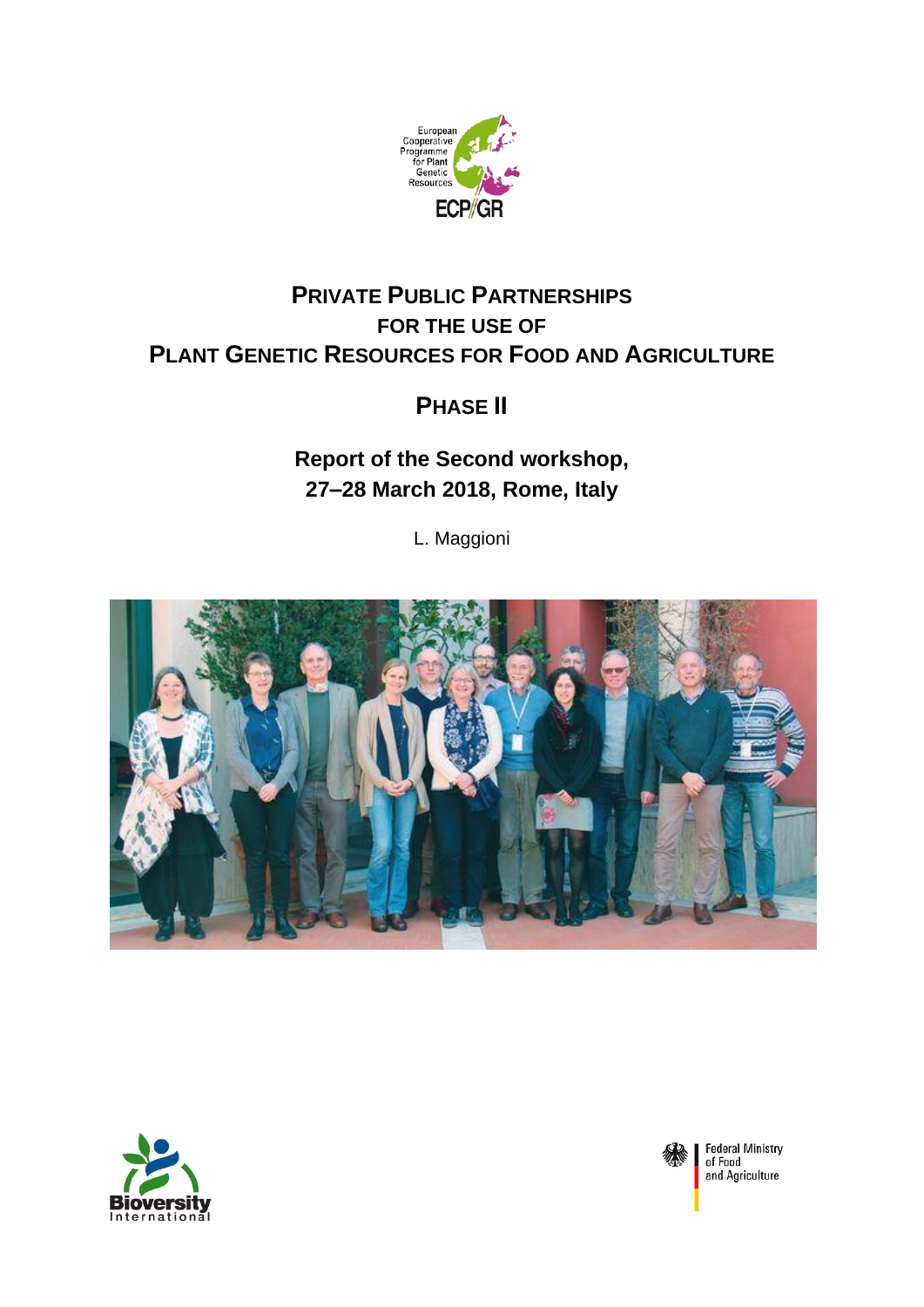## **Contents**

| Overview of the PPP project since the last meeting and workshop's objectives1 |  |
|-------------------------------------------------------------------------------|--|
| Reporting about crop communities' interest for an Evaluation Network  2       |  |
| Proposal for the establishment of a European PGRFA Evaluation Network 2       |  |
|                                                                               |  |
|                                                                               |  |
|                                                                               |  |
|                                                                               |  |
|                                                                               |  |
|                                                                               |  |
| Introduction to H2020 topic: Genetic resources and pre-breeding communities7  |  |
|                                                                               |  |
|                                                                               |  |
|                                                                               |  |
|                                                                               |  |
|                                                                               |  |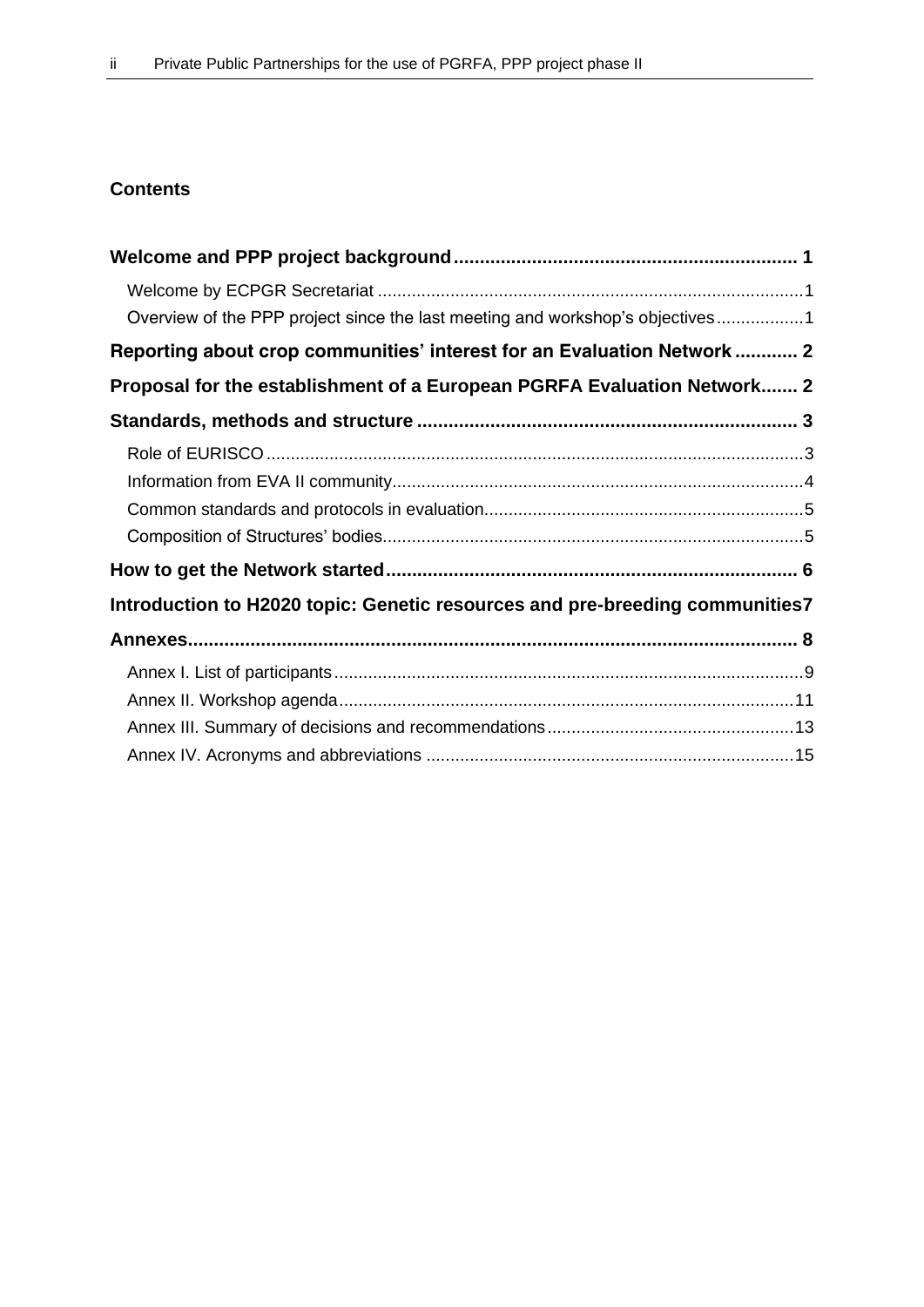### **Welcome and PPP project background**

### **Welcome by ECPGR Secretariat**

The ECPGR Secretary, L. Maggioni, welcomed the participants to the second meeting of the second phase of the PPP project, funded by the German Federal Ministry of Food and Agriculture. The objective of this workshop was to finalize an agreed framework for a European PGRFA Evaluation Network. All participants then introduced themselves briefly (the list of participants is provided as Annex I).

### **Overview of the PPP project since the last meeting and workshop's objectives**

L. Maggioni recapped the Private Public Partnerships project background and objectives, referring to the reports of the Bonn workshop  $(7-9)$  June  $2017$ <sup>1</sup> and of the Rome workshop (12-13 October 2017).<sup>2</sup> The aim of the current second project phase (August 2017 – May 2018) was to prepare a framework for a European PGRFA Evaluation Network, i.e. propose a network structure, draft network documents (such as a Memorandum of Understanding (MoU) and cooperation agreements), discuss how the harmonization of standards and methods for evaluation should be dealt with in the project, how exemplar crops should be selected to test the network structure, and develop recommendations to the ECPGR Steering Committee on how the work on the Network could become a permanent part of the ECGPR Secretariat's work.

At the end of the First Workshop of the second phase, (Rome, October 2017), scope, goal, objectives, comparative advantages and structure of a European PGRFA Evaluation Network had been revised (see Annexes III and IV of the Report of First Workshop). Subsequently, the legal advisor, G. Moore, drafted an MoU for the establishment of the Evaluation Network, based on the elements agreed at the first workshop (see Annex V of the Report of First Workshop). Comments received from the Task Force and Advisory Group then suggested to modify the MoU into a draft 'Proposal' for the establishment of the Evaluation Network, which was the main item to be discussed and agreed during this second workshop, together with its annexed draft Letter of Commitment and model Cooperation Agreement. In particular, this workshop was to define the appropriate level of formalization that could be attractive for potential parties and promote their action. The appropriate role of the European Seed Association (ESA) in the Network was also a key factor to be streamlined.

Regarding the type of standards and methods to be harmonized, general guidelines were drafted in the previous workshop. For the selection of crops to be included in the Evaluation Network, the main criterion defined was the existing interest of crop communities. Reports at this regard were expected during this meeting. Finally, recommendations for ECPGR and the definition of steps towards the implementation of the network were also be formulated during this meeting.

This presentation is available from the [workshop webpage.](http://www.ecpgr.cgiar.org/resources/ppp-private-public-partnerships/second-ppp-workshop-phase-ii/pppiipresentations/)

 $\overline{a}$ 

Report of a Workshop, 7-[9 June 2017, Bonn, Germany](http://www.ecpgr.cgiar.org/fileadmin/templates/ecpgr.org/upload/PPP_WORKSHOP/REPORT/PPP_workshop_report_FINAL_28072017.pdf)

<sup>&</sup>lt;sup>2</sup> [PPP Phase II. Report of the First workshop, 12](http://www.ecpgr.cgiar.org/fileadmin/bioversity/publications/pdfs/PPP_project_first_workshop_phase_II_report_final_24_11_2017.pdf)-13 October 2017, Rome, Italy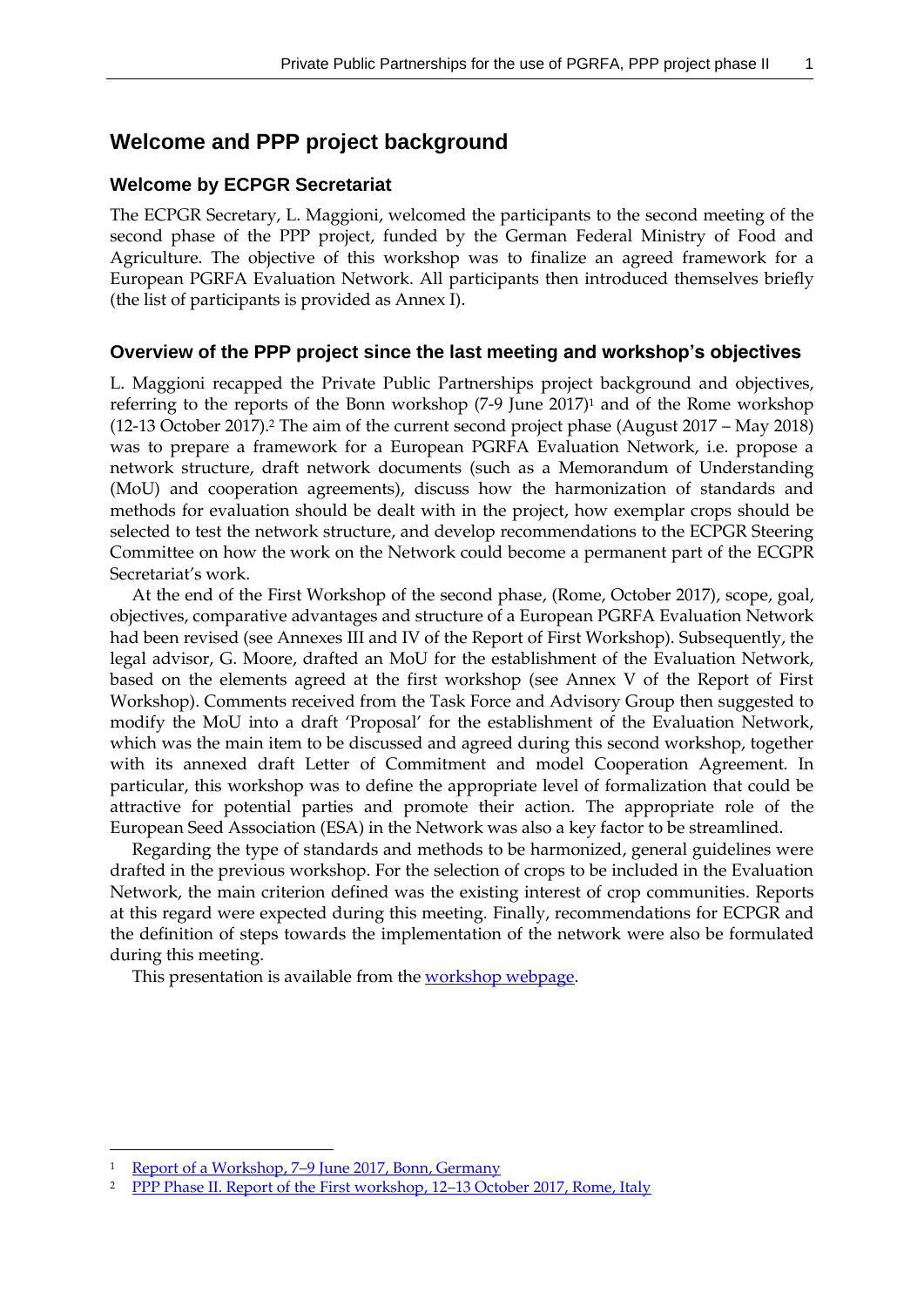# **Reporting about crop communities' interest for an Evaluation Network**

R. Töpfer reported about the needs and expectations of the grapevine breeding community. A good exchange of germplasm has been going on so far; it is necessary to operate at European regional level to do breeding and pre-breeding. There are only 6-7 available sources of resistance. New ones are needed for a long-lasting approach, also considering the challenges posed by climate change, especially in south and southeast Europe. Traditional cultivars will no longer be useful. It will be necessary to breed for changed conditions and to do this through the understanding of how genotypes are affected by biotic and abiotic stresses. A positive feedback regarding the establishment of an Evaluation Network was received for example from Montpellier, France, Conegliano, Italy, and Madrid, Spain. The grapevine community already has an organized structure that needs to be improved with phenotyping activity in different environments; germplasm repositories are the suitable places to carry out the evaluation. There is a great chance to evaluate for biotic or abiotic factors, also introducing new germplasm sources from Asia and America. It is important to carry out joint evaluation as well as a joint analysis of evaluation data. The most needed traits are those involved in the adaptation to climate change. One example would be spring frost, where bud burst flowering plants that start late are less endangered. The possibility to study such traits in several repositories in different climate conditions is something that is currently missing and that the Evaluation Network could provide.

F. Ordon remarked that genebanks are critical since they hold not structured populations with diversity. The potential to utilize such diversity is now much higher than in the past, since it is now possible to investigate at the level of genes.

M. Marino commented about the importance of taking action through networking, since networks offer the potential to cope with new and emerging issues.

C. Allender informed the meeting via email that she had made some enquiries about interest in a field vegetable PPP, and confirmed that this raised an interest to be further explored.

# **Proposal for the establishment of a European PGRFA Evaluation Network**

G. Moore presented the proposal for the establishment of a European Evaluation Network (EVN). The previous workshop in October 2017 had recommended the preparation of a Memorandum of Understanding (MoU) to establish the network and that the MoU should be initially signed by the ECPGR Steering Committee and the European Seed Association (ESA). Subsequently, other partners such as genebanks and breeding companies would also be invited to join. Elements of an MoU had been listed in Annex V of the workshop's report. On this basis, a draft MoU was initially developed. However, dialogue with ESA convinced the drafter that a more acceptable solution would be the preparation of a 'Proposal for the establishment of a European Evaluation Network', rather than a MoU, and that this proposal could be simply endorsed by the ECPGR Steering Committee during its upcoming 15th Meeting. In parallel, ESA and ECPGR Secretariats would develop an MoU for enhanced reciprocal collaboration.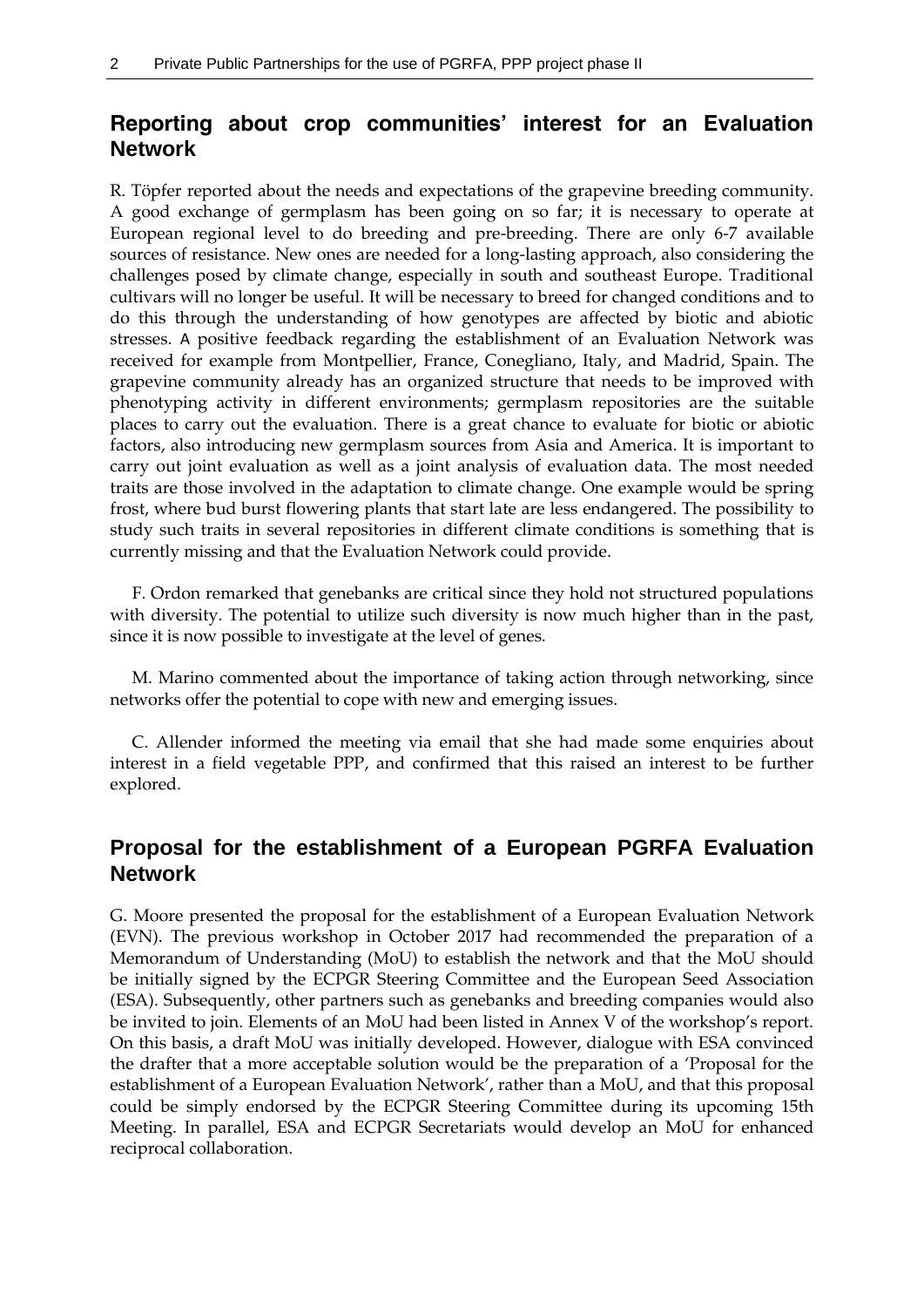The 'Proposal' had been circulated to all the participants, seeking their feedback and was subsequently revised.

The revised Proposal was thoroughly discussed and a number of amendments agreed, in particular:

- the preamble was simplified and partly reworded;
- the definition of "Evaluation" was reworded;
- the definition of members of EVN was revised;
- it was specified that the EVN will operate 'according to the principles of the Treaty';
- the 'currently in force' Standard Material Transfer Agreement (SMTA) was suggested for use;
- the 'participation of the private sector' in the Steering Unit was added;
- Annex C was specified to be just an example of the 'type of format' to be used for cooperation agreements;
- paragraph 06 c. was reworded;
- in Annex A, the first bullet related to the costs of participation in EVN was reworded; the second bullet, referring to the role of EURISCO and the period within which data should be made available, was reworded; the SMTA was suggested to be used 'if possible'; the number of years of privileged access to data was left to the choice of the cooperators, without indication of a preferred figure;
- in Annex B, the two boxes 'Material providers' and 'Evaluators/Network of sites' were deleted;
- in Annex C, point 1, 'resistance' was specified to be just one example of possible traits under investigation; at point 8., the results should be made 'publicly' available (not only available to other Members of EVN); point 13, related to entitlement to apply for patents, was deleted.

Further steps and recommendations were agreed as follows:

- 1. The redrafted proposal should be circulated to the entire PPP group (Task force and Advisory Group) with the aim to consolidate the final version within two weeks from date of circulation.
- 2. The proposal in the form agreed by the PPP group should be included among the background documents for the 15th ECPGR Steering Committee meeting to be held in May 2018, with a recommendation for approval.
- 3. The PPP group also recommended that ECPGR and ESA revise and finalize their MoU, along the lines of the draft provided to the group, with the aim to reach its signature by the ECPGR Steering Committee and the Board of ESA, possibly during the 15th ECPGR Steering Committee meeting in May 2018.

# **Standards, methods and structure**

### **Role of EURISCO**

S. Weise described the status of characterization and evaluation (C&E) data in EURISCO and the challenge to handle data collected with several types of standards. The current pragmatic approach in EURISCO involves import of existing data as they are, without standardization of trait, scale or experimental design. The only standardization relates to the exchange format. Only non-confidential data related to accessions that are present in EURISCO can be included. The responsibility to upload the data remains in charge of each National Focal Point.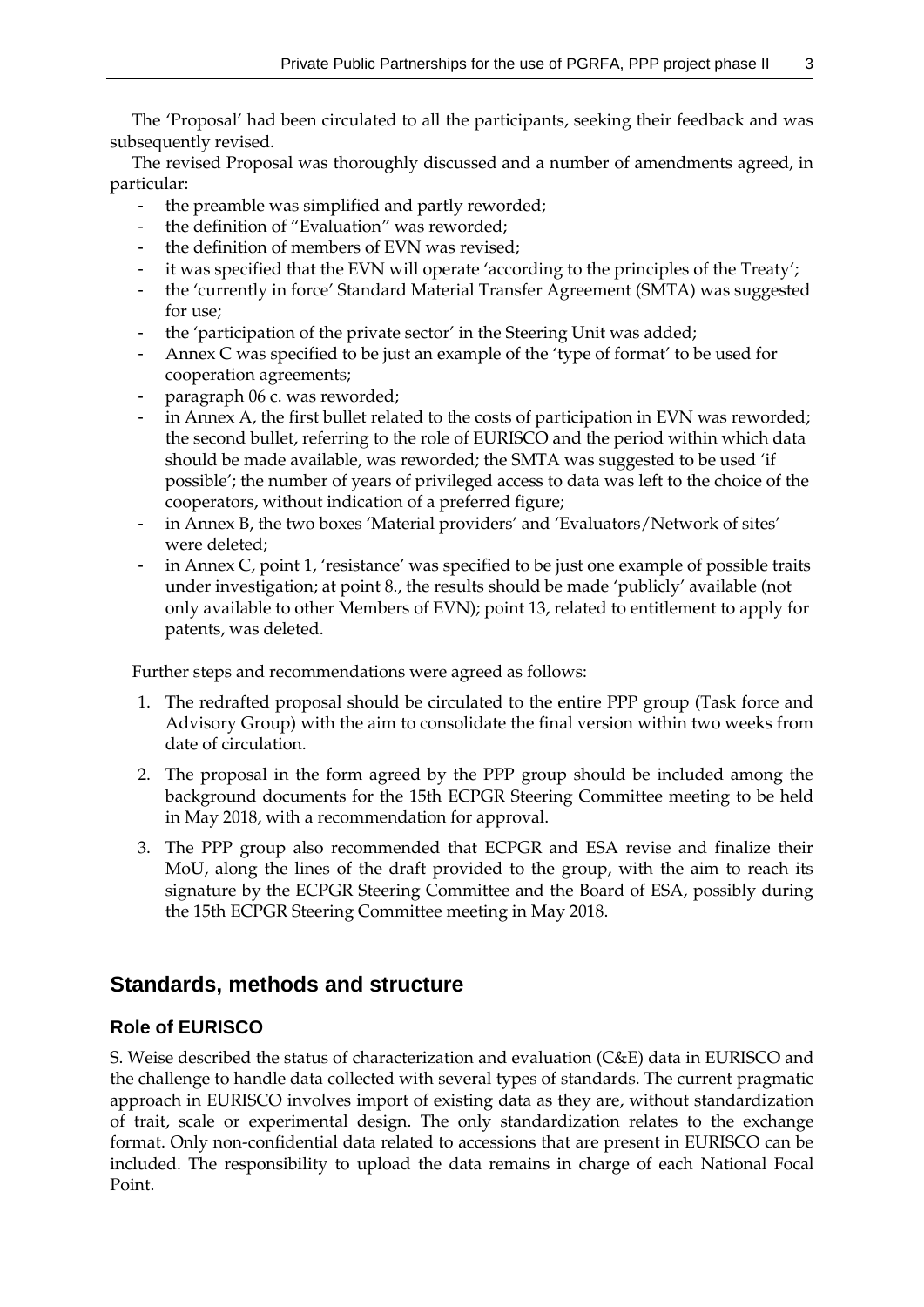The role of EURISCO in a future Evaluation Network can be to offer support in promoting harmonization of experiment set-up, treatment, etc. A minimum approach would bring at least better descriptions, while a desirable approach could lead to fully harmonized protocols with standardized trait names (crop ontology), methods, scales, etc. The level of standardization should be discussed by crop experts (e.g. ECPGR Crop Working Groups). The EURISCO Coordinator could offer support in terms of tools (templates and standards), training and helpdesk to facilitate data upload. EURISCO could provide an intranet platform for project partners, offering specific exchange formats, upload and check tools, with extension for privileged access (data embargo period). Data could then be published automatically after expiration of the embargo. In principle, also non-EURISCO material could be managed.

In reply to various questions, S. Weise explained that in terms of use of the data, the statistics revealed an increase of the use of EURISCO after publication of C&E data started. However, it is not possible to know who is using EURISCO (i.e. breeders vs. other categories). Training is currently organized for data providers, not yet for data users.

It was remarked that the knowledge of EURISCO by breeders is currently very low and there is ample room for improvement of its use.

#### **Information from EVA II community**

EVA II, the National Evaluation Programme for Cereal Plant Genetic Resources, was launched in Germany in 2001 with the objectives to establish an institutional network for the evaluation of wheat and barley plant genetic resources (PGR) and to generate scientifically more meaningful resistance data by evaluating identical sets of germplasm at different locations and using standard methods and standard genotypes. Another objective was to develop a dynamic information system for recording, analysis and provision of the data generated by the network.

The network agreement was eventually signed by 20 private and public partners. The main partners include the Julius Kühn-Institute (Institute for Resistance Research and Stress Tolerance), with a coordinating role, the Association for the Promotion of Plant Innovations (GFPi) and other plant breeding companies and scientific institutions. The workflow involves the selection of interesting diseases by the EVA II expert group, the selection, ordering, multiplication and primary evaluation of the genotypes by the coordinating institute, the dispatching of the composed trial entries along with the SMTA to partners. Lists for evaluation data recording are provided by the coordinator. The susceptibility to diseases is assessed on small-scale plots. Data are imported into the common database and the results released by the coordinator. The EVA II information system facilitates the information flow between partners within the network. Partners can search information by year, crop, disease or location or a combination thereof. After 3 years, the data enter the public domain.

EVA II can be proposed as a blueprint for a wider European Network, as it has shown that it fulfils the basic demands for an evaluation system without requiring additional work by the private partners. Ideally, the structure could respond to additional needs and challenges, by expanding to cover molecular data, implement screening protocols for more complex traits, tools for genome wide association studies (GWAS) and for marker development.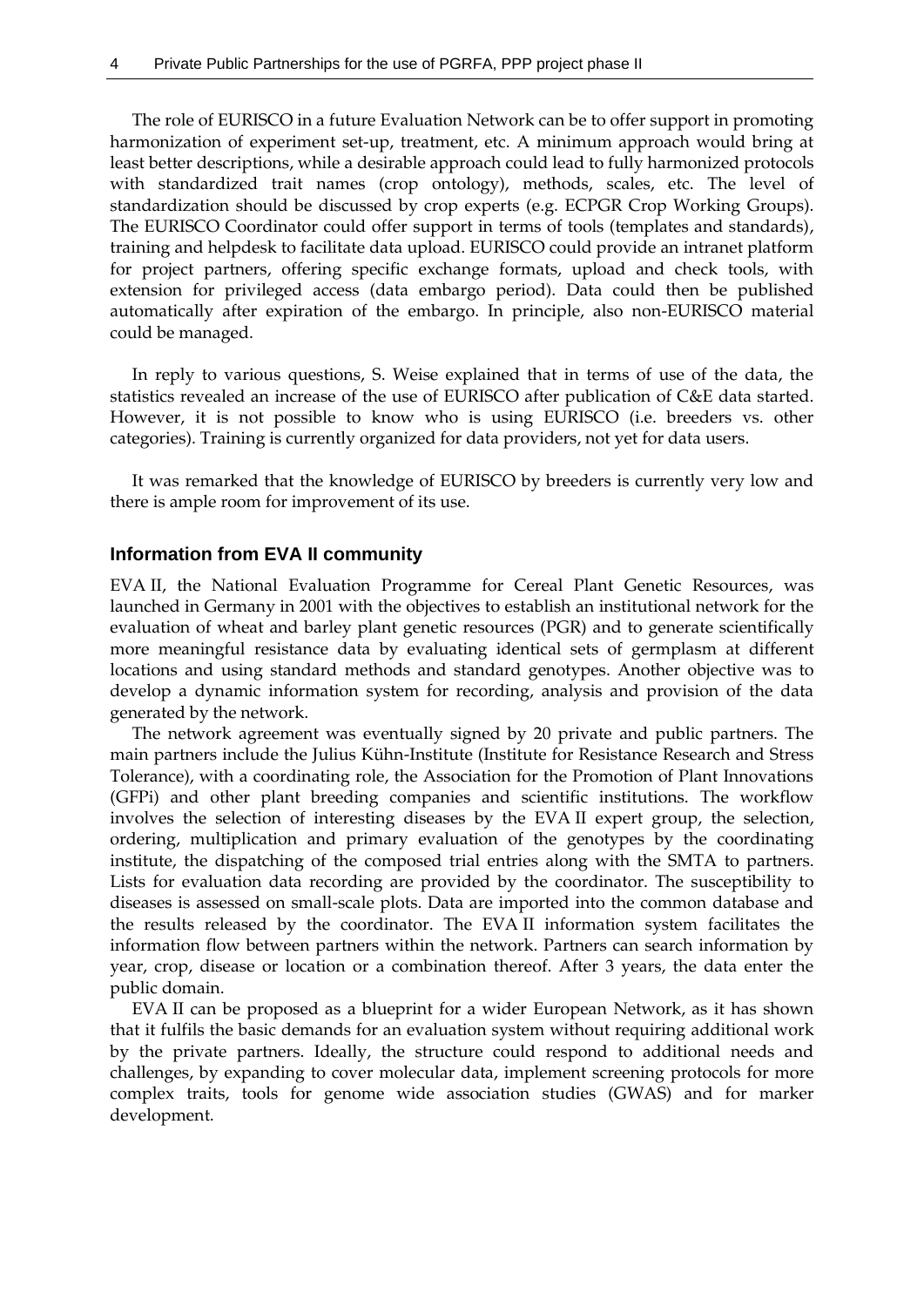#### **Common standards and protocols in evaluation**

In a presentation uploaded on the meeting's website, but not discussed during the meeting owing to lack of time, L. Maggioni referred to the general principles regarding standards and methods which were outlined during th[e first workshop of PPP Phase II.](http://www.ecpgr.cgiar.org/resources/ppp-private-public-partnerships/first-ppp-workshop-phase-ii/)

Within a PPP project, harmonized protocols and methods are required to share the cropspecific data among partners. Work on harmonization of evaluation protocols and good practices is foreseen to be developed as part of the Crop consortia cooperation agreements. Similarly, the data management plan describing the data flow with responsibility of all the partners, when the data are private and when they become public will be part of the Cooperation agreement.

Regarding the choice of an information system with international standards in order to make the data available and the need to adopt FAIR (= Findable, Accessible, Interoperable, Reusable) principles, the project GenRes Bridge was submitted for funding (2019-2021) to the EC. This project includes work packages specifically dedicated to help EURISCO to move towards being FAIR, in collaboration with existing European infrastructures (ELIXIR, EMPHASIS) and international initiatives. GenRes Bridge will also develop actions for training and capacity building on data management, protocols and data standardization. It will furthermore identify the useful data expected by GenRes managers and users (inventory of use cases; workshop on data interoperability; strategy for delivery of information services to end-users), improve the implementation of the FAIR principle (state of the art of existing standards, vocabularies and guidelines; dissemination and training strategy) and build communities of interoperable information systems (searches across info systems; federation of information systems for plant community).

On the other hand, the need to provide a file repository for additional information to be stored, such as cooperation agreements, MoUs, sMTAs, protocols, etc., will be ensured by the ECPGR Secretariat coordination unit, within the context of the Evaluation Network.

### **Composition of Structures' bodies**

In a presentation uploaded on the meeting's website, but not discussed during the meeting owing to lack of time, L. Maggioni proposed draft functions and compositions of the various bodies of the Evaluation Network, i.e. Steering Unit, Coordination Unit and Data and Information management support group, as follows:

#### **Steering Unit**

#### **Functions**

- Promoting establishment of PPP projects
- Overseeing Coordination unit
- Advising on general issues related to consortia agreements

#### **Composition**

- ECPGR (genebank, research, public breeding, policy and law)
- ESA (private breeding)
- Non-governmental organization (NGO) (breeding, direct use)

#### **Coordination Unit**

#### **Functions**

• Facilitate agreements and compilation of documents (Cooperation agreement, Selection of accessions, Evaluation protocols)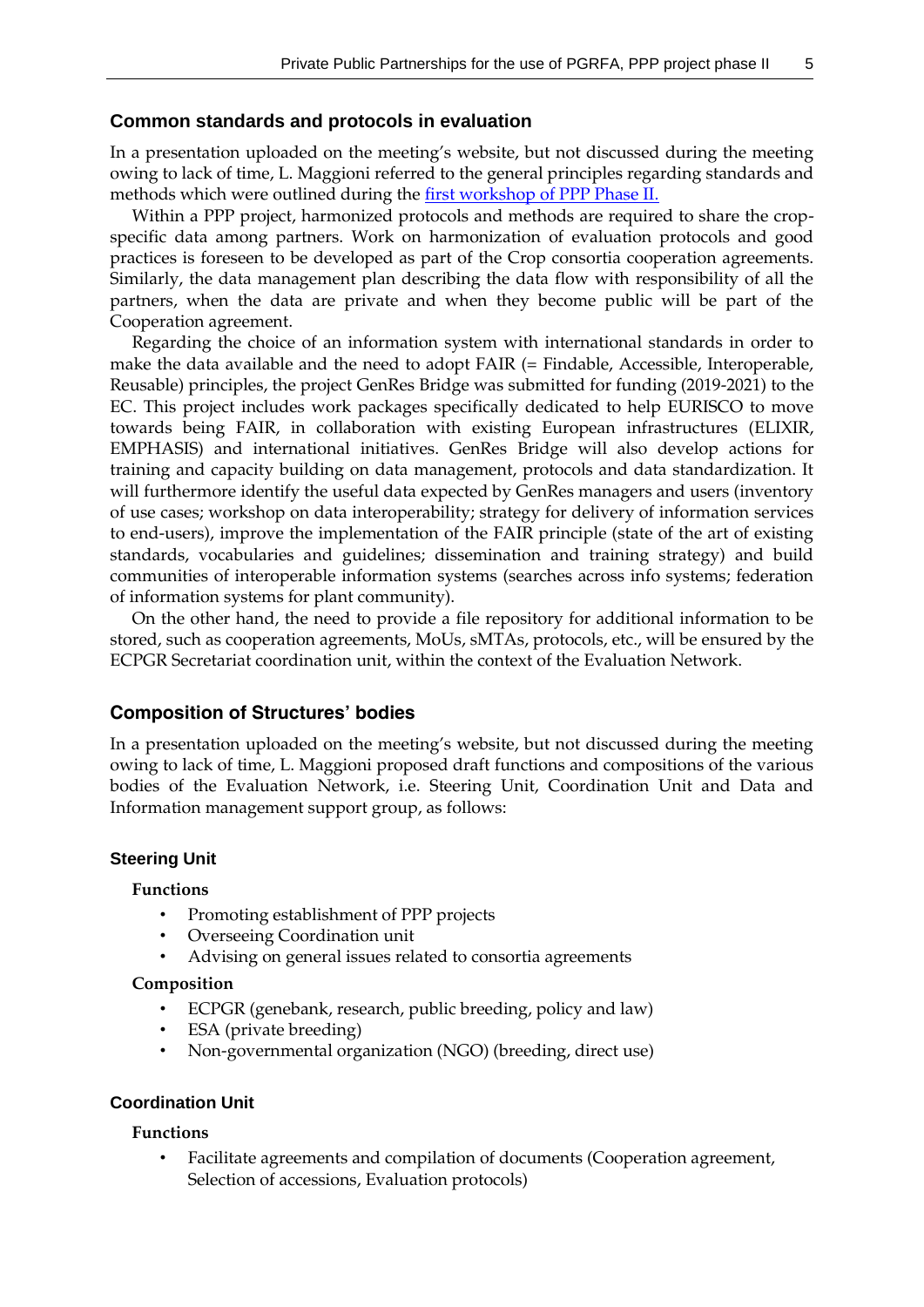- Facilitate germplasm and data flow across partners
- Repository of documents: Cooperation agreements, MoU, MTAs, protocols, standards, etc.

### **Composition**

• ECPGR Secretariat (initially absorb functions, add part-time position when things start rolling)

### **Data and Information management support group**

### **Functions**

- Advise on data standards and data flow
- Advise on centralized information systems and cooperation with existing infrastructures
- Maintain and develop information system
- Provide appropriate training

### **Composition**

- EURISCO Coordinator
- EURISCO Advisory Group
- Other documentation experts

# **How to get the Network started**

The discussion on the next steps to get the Network started was chaired by J. Engels and the following conclusions were reached:

- 1. Following the approval of the Proposal by the ECPGR Steering Committee and the signing of the bilateral MoU between ECPGR and ESA, ECPGR and ESA should publicize the initiative widely, such as on a new dedicated webpage and through their communication channels.
- 2. ECPGR (also involving the Crop Working Groups) and ESA Secretariats should inform their respective memberships about EVN and should encourage potential partners to become members of EVN. To this effect, they should jointly prepare a model invitation letter explaining the objectives and benefit of the EVN.
- 3. PPP team group members (Advisory Group and Task Force) were invited to continue exploring within their crop communities whether sufficient interest is expressed for the EVN, so that 'test crops' could be selected for actual implementation of a regional evaluation programme. Grapevine and vegetables were considered a suitable crop group for which there might be strong interest to evaluate genebank material. Small breeding companies were also considered as an important possible target that might express interest to get involved. The organic breeders were also suggested as a community that could take action within EVN.
- 4. The German initiative EVA II (wheat/barley) was considered as one of the possible models that could be extended from Germany to involve other European countries. In parallel with point 3 above, F. Ordon offered to explore the interest of European breeders to get involved into such initiative. The ECPGR/ESA letter of point 2 above could be used for this purpose.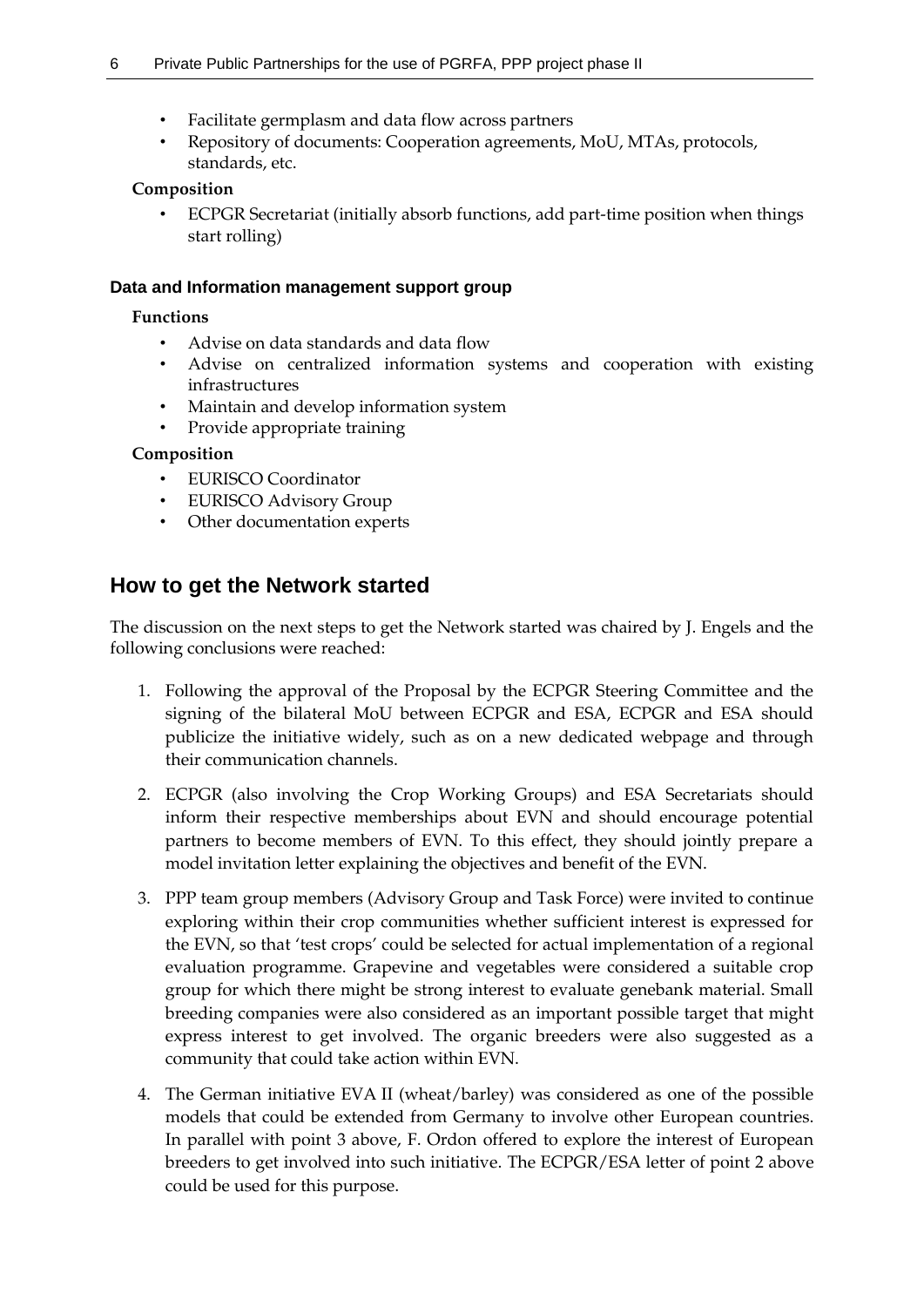- 5. In case of positive response from crop communities (points 3 and 4 above), ECPGR will aim at organizing one or more workshops, for the respective crop experts to:
	- a. consolidate their agreement to initiate European evaluation programme(s),
	- b. get familiar with the opportunities offered by EVN (model documents, harmonization of standards; use of EURISCO as central information system for data sharing and upload),
	- c. make plans for the selection of accessions and of traits of interest,
	- d. discuss harmonization of evaluation protocols,
	- e. dialogue with the EURISCO coordinator to convey their needs and plan for the necessary improvements,
	- f. discuss specific terms for a cooperation agreement, and
	- g. discuss about funding requirements and opportunities.

# **Introduction to H2020 topic: Genetic resources and pre-breeding communities**

L. Maggioni informed the participants about the upcoming call for proposal SFS 28 B. [2019], published on the EU Research and Innovation Portal, with topic on "Genetic resources and pre-breeding communities". This is a Research and Innovation Action (RIA) focused on "Adding value to plant genetic resources". The scope is to enhance management and use of genetic resources in Europe and implement global commitments in this area. Activities should be dedicated to dynamic management and documentation of genetic resources collections. Major efforts should go into capturing and characterizing the genetic diversity in germplasm and revealing novel information to users, thereby disclosing the potential of less adapted material from genebanks/*in situ* conservation sites in relation to valuable traits associated with resilience, adaptability and quality of crops.

As this opportunity could be relevant to advance the private public partnerships of a European Evaluation Network, the following actions were discussed and agreed:

- 1. The ECPGR Secretariat should verify whether a voluntary leader exists for the coordination of a project proposal in which the EVN structure and mode of operation could be optimally integrated
- 2. A think tank composed of Frank Ordon, Riccardo Bocci, Rob van Treuren, Stefan Weise, ESA [and possibly Anne-Françoise Adam-Blondon] agreed to enter into a brainstorming dialogue regarding the suggestion of the best options to promote the creation of a consortium for the preparation of a project proposal. A 'one-page' recommendation was expected to be delivered to the ECPGR Secretariat in time for the 15th ECPGR Steering Committee meeting.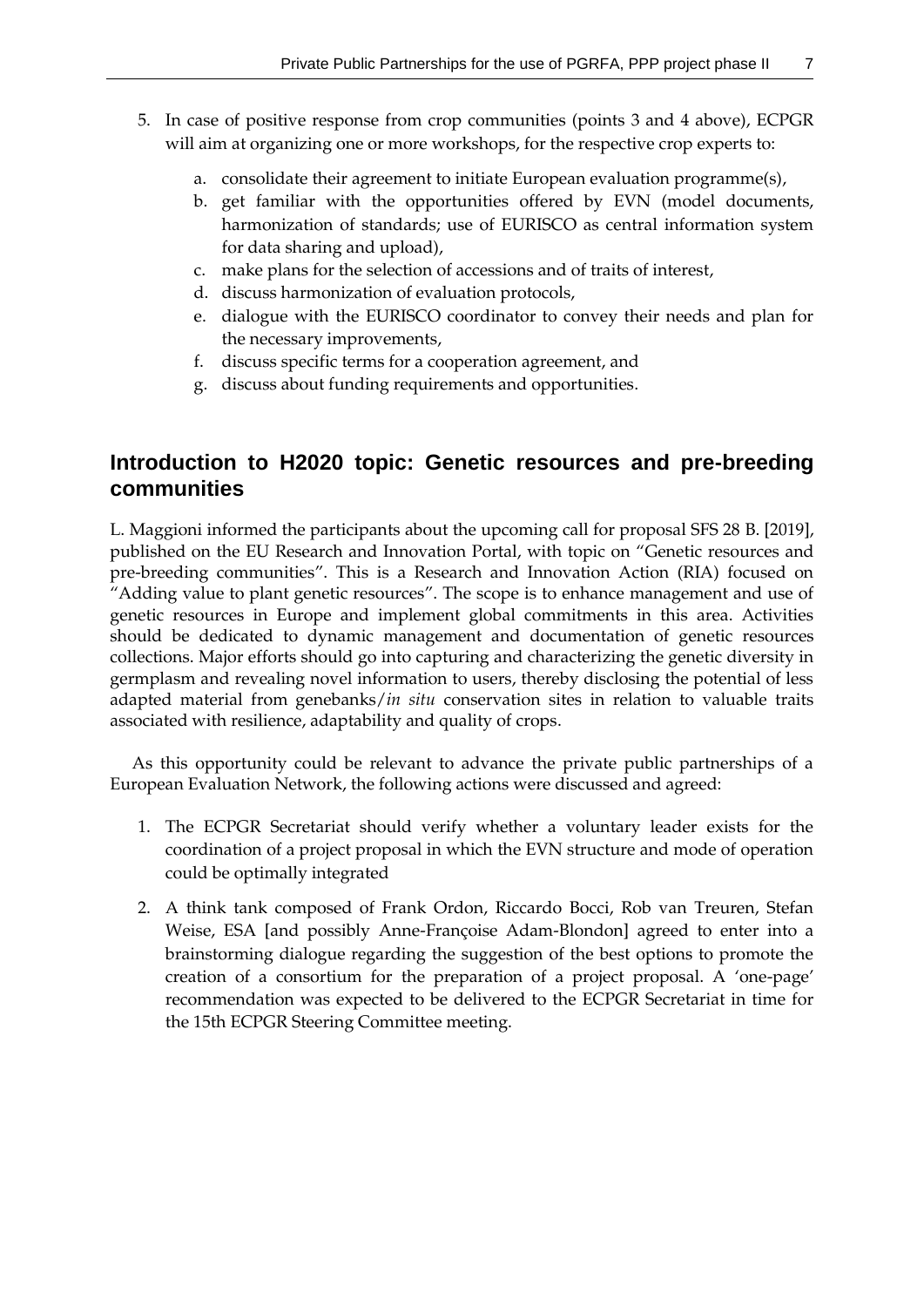# **Annexes**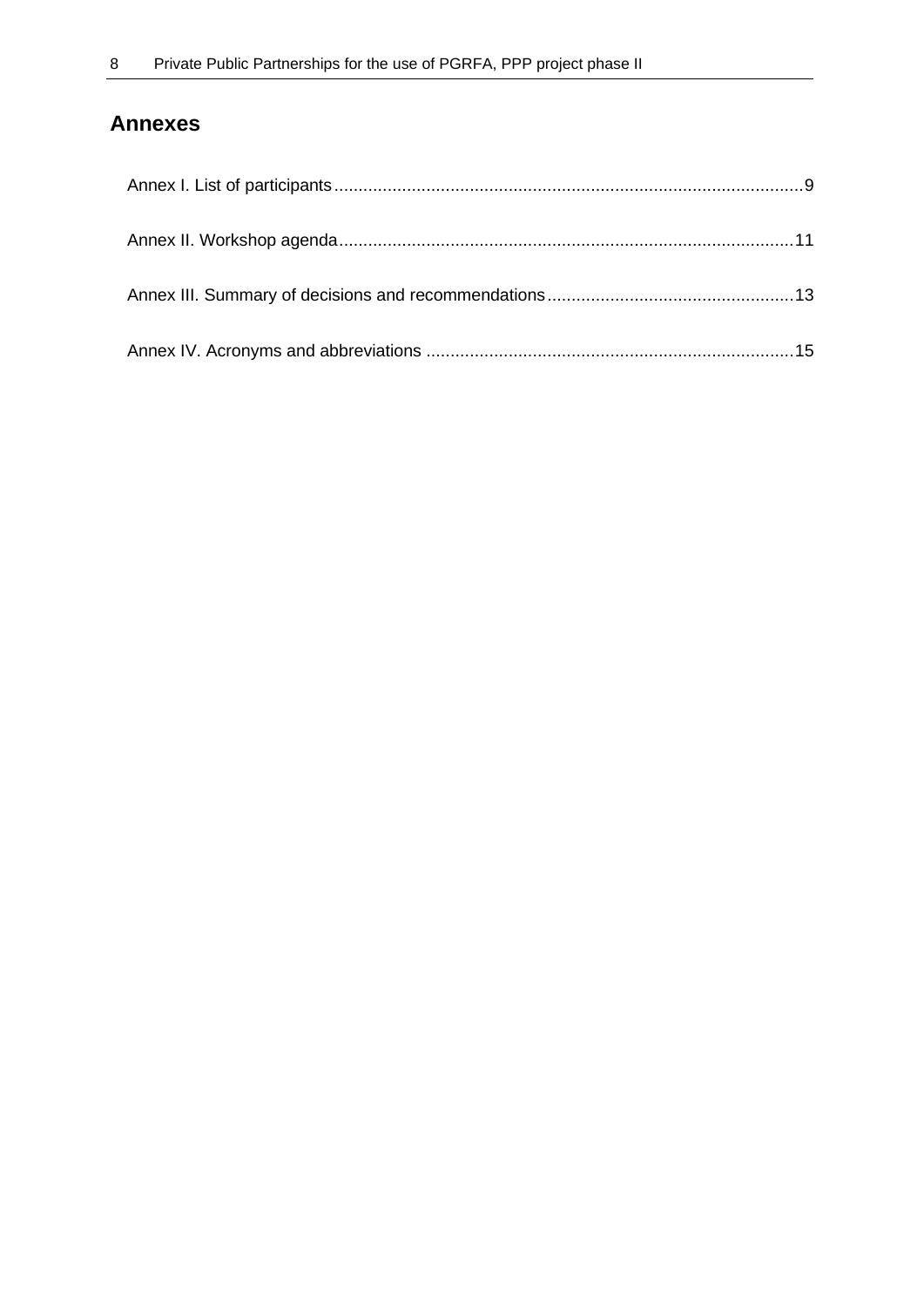### <span id="page-10-0"></span>**Annex I. List of participants**

# **PPP Project Phase II Second Workshop, 27-28 March 2018, Maccarese, Italy**

### **Task Force**

Szonja Csörgő European Seed Association (ESA) Avenue des Arts, 52 1000 Brussels Belgium Tel: (32) (0) 2 7432860 Email: szonjacsorgo@euroseeds.org

Annette Hägnefelt Nordic Genetic Resource Center (NordGen) Smedjevägen 3 Box 41 230 53 Alnarp Sweden Tel: (46) 760063425 Email: annette.hagnefelt@nordgen.org

Reinhard Töpfer Julius Kühn-Institut Institut für Rebenzüchtung Geilweilerhof 76833 Siebeldingen Germany Tel: (49) 634541115 Email: reinhard.toepfer@julius-kuehn.de

#### **Advisory Group**

Riccardo Bocci Rete Semi Rurali via di Casignano 25 50018 Scandicci (FI) Italy Tel: (39) 2283876663 Email: riccardo.bocci@semirurali.net

Jan Engels Bioversity International Via dei Tre Denari 472/a 00054 Maccarese, Rome Italy Tel: (39) (06) 6118 222 Email: j.engels@cgiar.org

Birgitte Lund Ministeriet for Fødevarer, Landbrug og Fiskeri NaturErhvervstyrelsen Nyropsgade 30 1780 København V Denmark Tel: (45) 33 95 80 00 Email: bilu@lbst.dk

Mario Marino International Treaty on Plant Genetic Resources for Food and Agriculture Viale delle Terme di Caracalla, 1 00153 Rome Italy Tel: (39) 06 570 55084 Email: mario.marino@fao.org

Frank Ordon Julius Kühn-Institute (JKI), Institute for Resistance Research and Stress Tolerance Erwin-Bauer-Straße 27 06484 Quedlinburg Germany Tel: (49) 3946 47601 Email: frank.ordon@julius-kuehn.de

Imke Thormann Federal Office for Agriculture and Food (BLE) Deichmanns Aue 29 53179 Bonn Germany Tel: (49) 228 68453438 Email: imke.thormann@ble.de

Anke M. van den Hurk Plantum Vossenburchkade 68 2805 PC Gouda The Netherlands Tel: (31-182) 688668 Email: a.vandenhurk@plantum.nl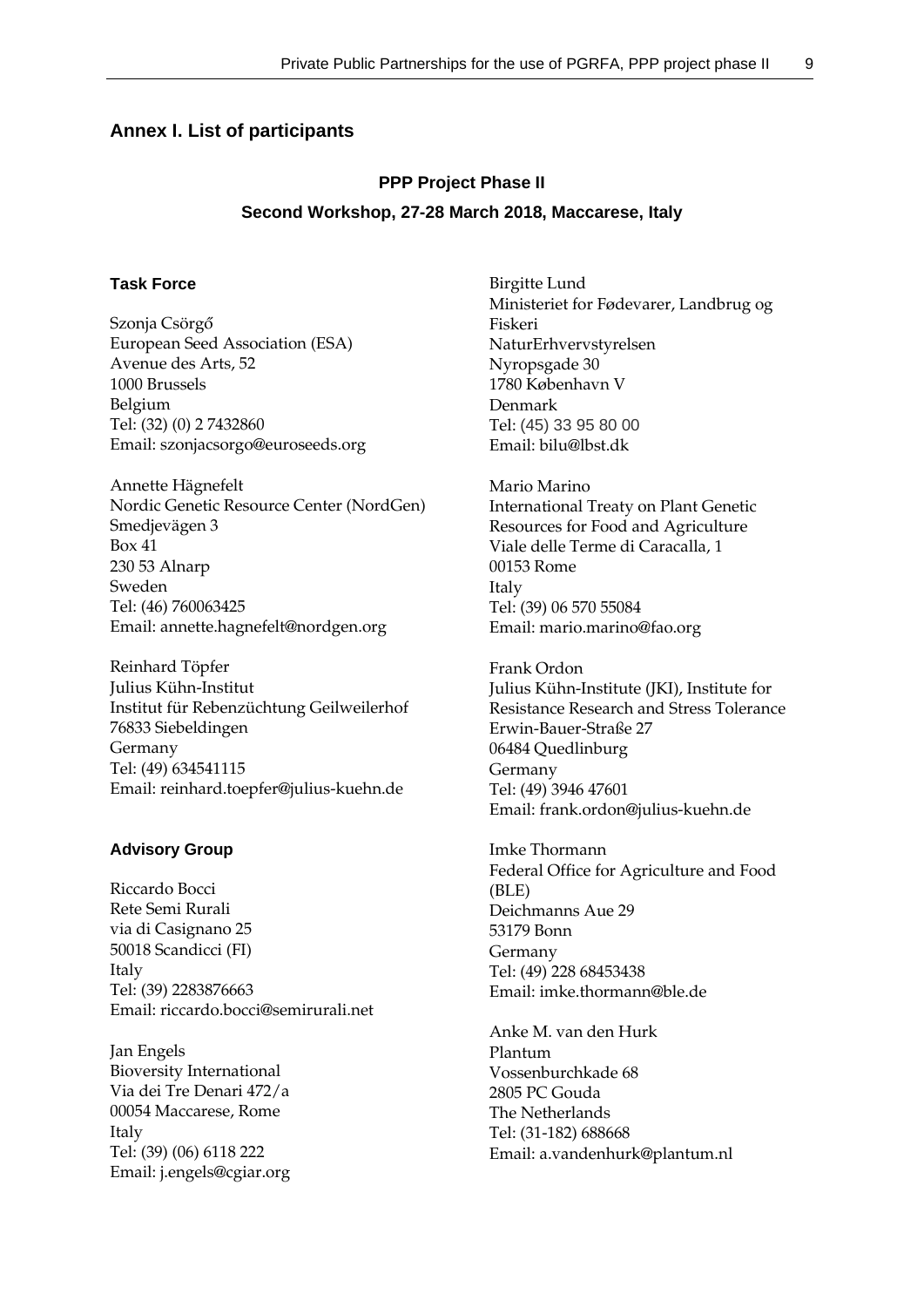Rob van Treuren Centre for Genetic Resources, the Netherlands (CGN) 6700 AA Wageningen The Netherlands Tel: (31) 317 480916 Email: robbert.vanTreuren@wur.nl

#### **Legal Advisor**

Gerald Moore Via dei Ceraseti 23 Marino 00047 Rome Italy Tel: (39) 069351171 Email: g.moore@cgiar.org

### **ECPGR Secretariat**

Lorenzo Maggioni Bioversity International Via dei Tre Denari 472/a 00054 Maccarese, Rome Italy Tel: (39) (06) 6118 231 Email: l.maggioni@cgiar.org

#### **Observer**

Stephan Weise Leibniz Institute of Plant Genetics and Crop Plant Research (IPK) Corrensstrasse 3 06466 OT Gatersleben - Stadt Seeland Germany Tel: (49) 394825744 Email: weise@ipk-gatersleben.de

### **Unable to attend**

Anne-Françoise Adam-Blondon *(Task Force)* INRA (Institut National de la Recherche Agronomique) Route de Saint-Cyr 78 026 Versailles cedex France Tel: (33) (0) 1 30833749 Email: anne-francoise.adam-blondon@inra.fr Charlotte Allender *(Advisory Group)* University of Warwick, School of Life Sciences Wellesbourne Campus Warwick CV35 9EF United Kingdom Tel: (44) 24 7657 5014 Email: charlotte.Allender@warwick.ac.uk

Alain Charcosset *(Task Force)* INRA Génétique Quantitative et Évolution Le Moulon INRA - Université Paris-Sud - CNRS - AgroParisTech Ferme du Moulon 91190 Gif-sur-Yvette France Tel: (33) 6 78 955566 Email: alain.charcosset@inra.fr

Jens Freitag *(Advisory Group)* German Federation for Plant Innovation (GFPi) Kaufmannstraße 71-73 53115 Bonn Germany Tel: (49) 228 9858141 Email: jens.Freitag@bdp-online.de

Marc Lateur (*Advisory Group)* Centre Wallon de Recherches Agronomiques (CRA-W) Department of Living Sciences Unit of Plant Breeding & Biodiversity Bâtiment Émile Marchal Rue de Liroux, 4 5030 Gembloux Belgium Tel: (32) 81 620333 (direct: +32-81 620314) Email: m.lateur@cra.wallonie.be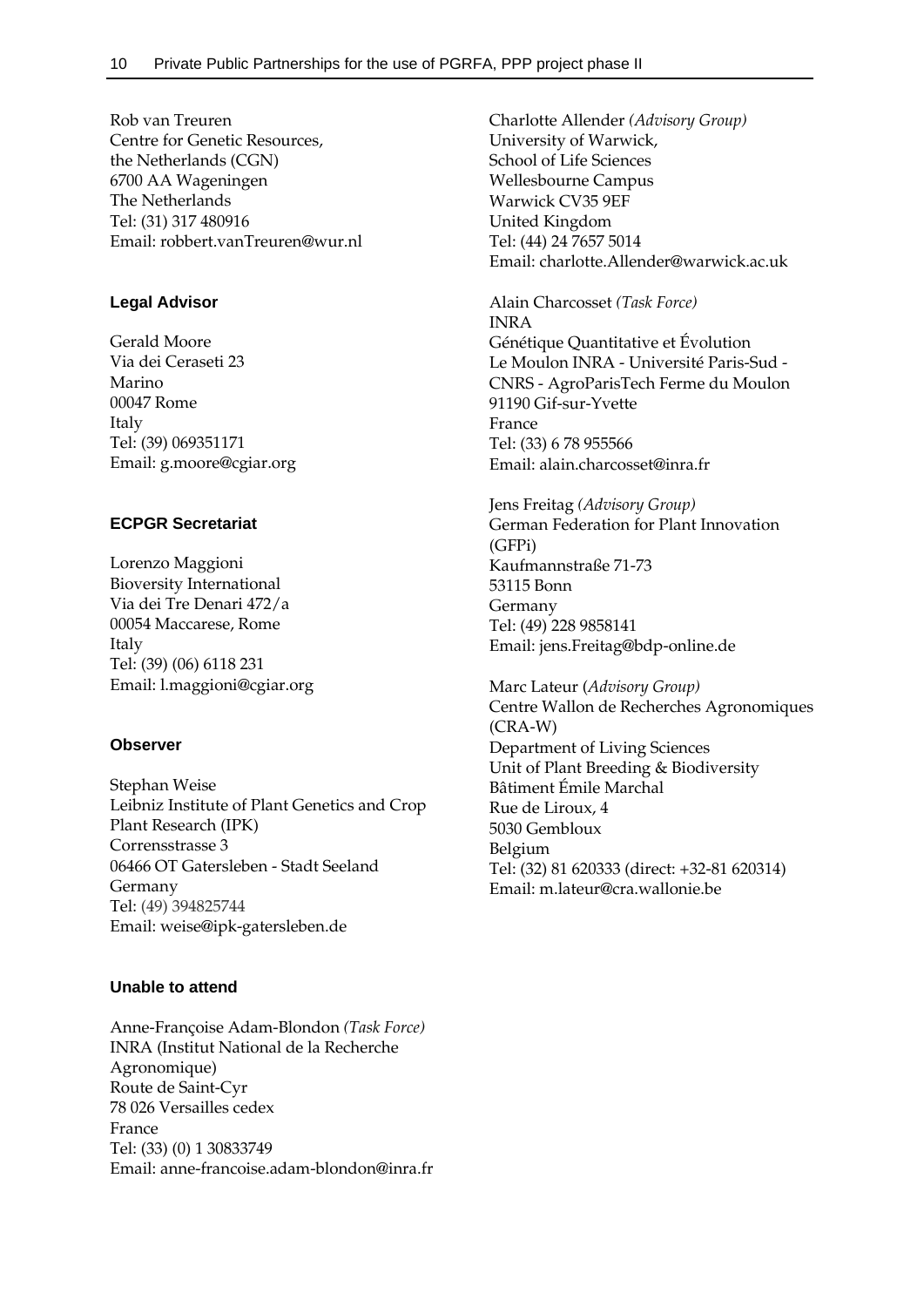# <span id="page-12-0"></span>**Annex II. Workshop agenda**

## **PPP Project Phase II**

### **Second Workshop, 27–28 March 2018, Maccarese, Italy**

| <b>TUESDAY 27 MARCH - SAKURA MEETING ROOM</b> |                                                                                                                     |                                                                                                    |
|-----------------------------------------------|---------------------------------------------------------------------------------------------------------------------|----------------------------------------------------------------------------------------------------|
| 12.30-13.30                                   | <b>LUNCH</b>                                                                                                        |                                                                                                    |
|                                               | <b>Welcome and introductory session</b>                                                                             | <b>CHAIR: IMKE THORMANN</b>                                                                        |
| $14.00 - 14.05$                               | <b>Welcome by ECPGR Secretariat</b>                                                                                 | L. Maggioni, ECPGR                                                                                 |
| $14.05 - 14.20$                               | Introduction of participants                                                                                        | All                                                                                                |
| $14.20 - 14.40$                               | Introduction of agenda and objectives -<br>Overview of PPP project since the last<br>meeting                        | L. Maggioni                                                                                        |
| $14.40 - 15.00$                               | Reporting back about crop communities'<br>interest for an Evaluation Network (10 min<br>each)                       | Grapevine – R. Töpfer<br>Field vegetables -<br>$\bullet$<br>message from<br>C. Allender<br>Others? |
| $15.00 - 15.30$                               | <b>TEA/COFFEE BREAK</b>                                                                                             |                                                                                                    |
|                                               | Proposal for the establishment of an<br><b>Evaluation Network</b>                                                   | <b>CHAIR: FRANK ORDON</b>                                                                          |
| $15.30 - 16.00$                               | Draft Proposal for the establishment of the<br>Evaluation Network / Letter of Commitment<br>/ Cooperation Agreement | G. Moore                                                                                           |
| $16.00 - 17.00$                               | Discussion on Proposal                                                                                              | All                                                                                                |
| $17.00 - 17.30$                               | Recommendations                                                                                                     |                                                                                                    |
|                                               | <b>END OF WORKSHOP DAY 1</b>                                                                                        |                                                                                                    |
| 17.30                                         | Train to hotel                                                                                                      |                                                                                                    |
| 20.00                                         | <b>SOCIAL DINNER</b>                                                                                                | Restaurant L'isola, close to<br>hotel - Via Assisi 140                                             |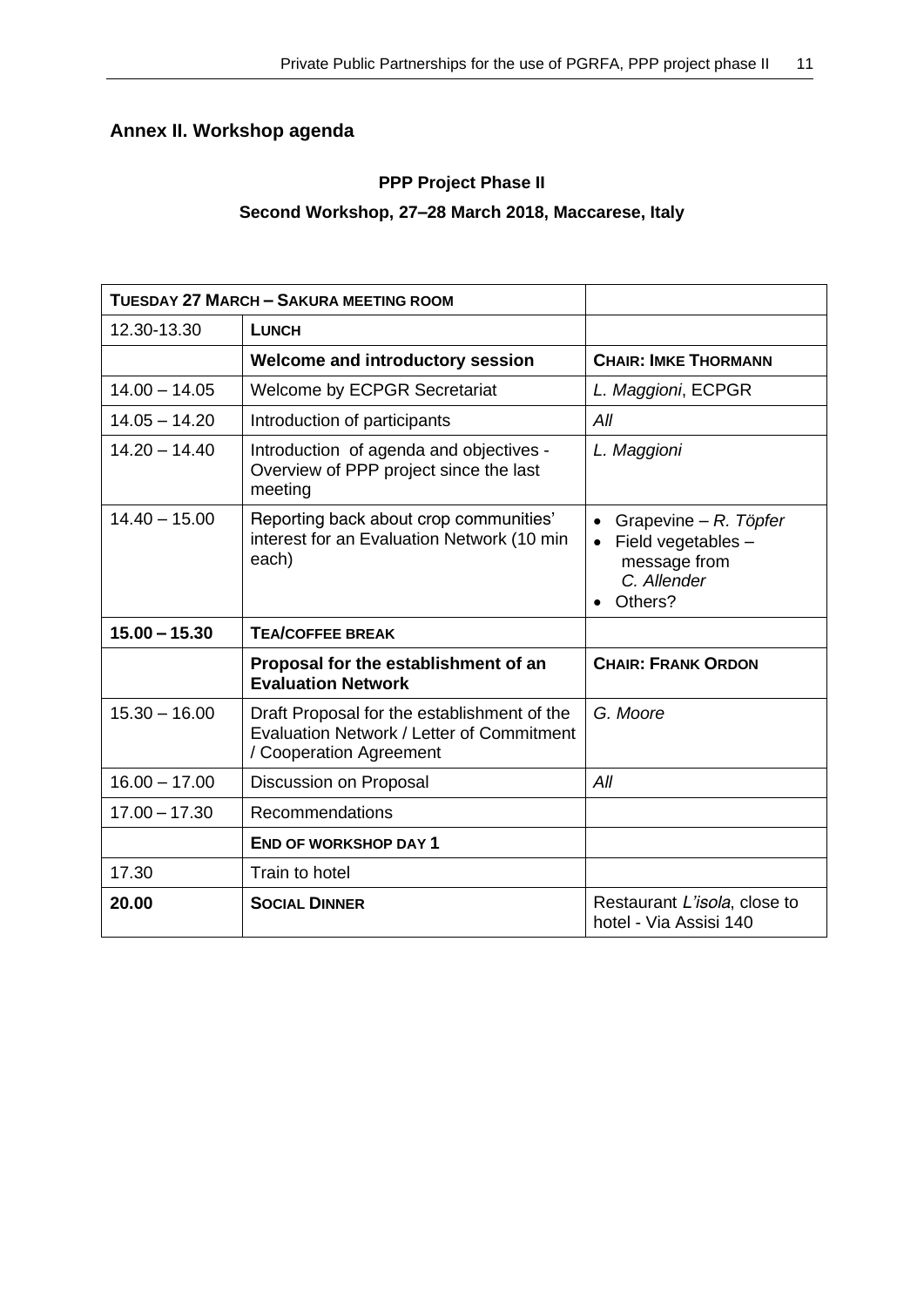| <b>WEDNESDAY 28 MARCH - SAKURA MEETING ROOM</b> |                                                                                |                                                   |  |
|-------------------------------------------------|--------------------------------------------------------------------------------|---------------------------------------------------|--|
|                                                 | Standards, methods and structure                                               | <b>CHAIR: TBC</b>                                 |  |
| $9.00 - 09.20$                                  | Discussion on common standards and<br>protocols in evaluation                  | Introduced by L. Maggioni                         |  |
| $09:20 - 09:40$                                 | Role of EURISCO                                                                | Stephan Weise, IPK,<br><b>EURISCO Coordinator</b> |  |
| $09:40 - 10:00$                                 | Information from EVA II community                                              | F. Ordon, JKI                                     |  |
| $10.00 - 10.30$                                 | <b>Discussion</b>                                                              |                                                   |  |
| $10.30 - 11.00$                                 | <b>TEA/COFFEE BREAK</b>                                                        |                                                   |  |
| $11.00 - 11.15$                                 | <b>Composition of Structures' bodies</b>                                       | Introduced by L. Maggioni                         |  |
| $11.15 - 11.30$                                 | <b>Discussion</b>                                                              |                                                   |  |
|                                                 | How to get the Network started                                                 | <b>CHAIR: JAN ENGELS</b>                          |  |
| $11.30 - 12.00$                                 | Introduction to H2020 topic: Genetic<br>resources and pre-breeding communities | Introduced by L. Maggioni                         |  |
| $12.00 - 12.30$                                 | <b>Discussion</b>                                                              |                                                   |  |
|                                                 | <b>Concluding session</b>                                                      | <b>CHAIR: LORENZO MAGGIONI</b>                    |  |
| $12.30 - 13.00$                                 | Recommendations to the ECPGR Steering<br>Committee, wrap-up and next steps     | All                                               |  |
| $13.00 - 14.00$                                 | <b>LUNCH</b>                                                                   |                                                   |  |
|                                                 | End of workshop                                                                |                                                   |  |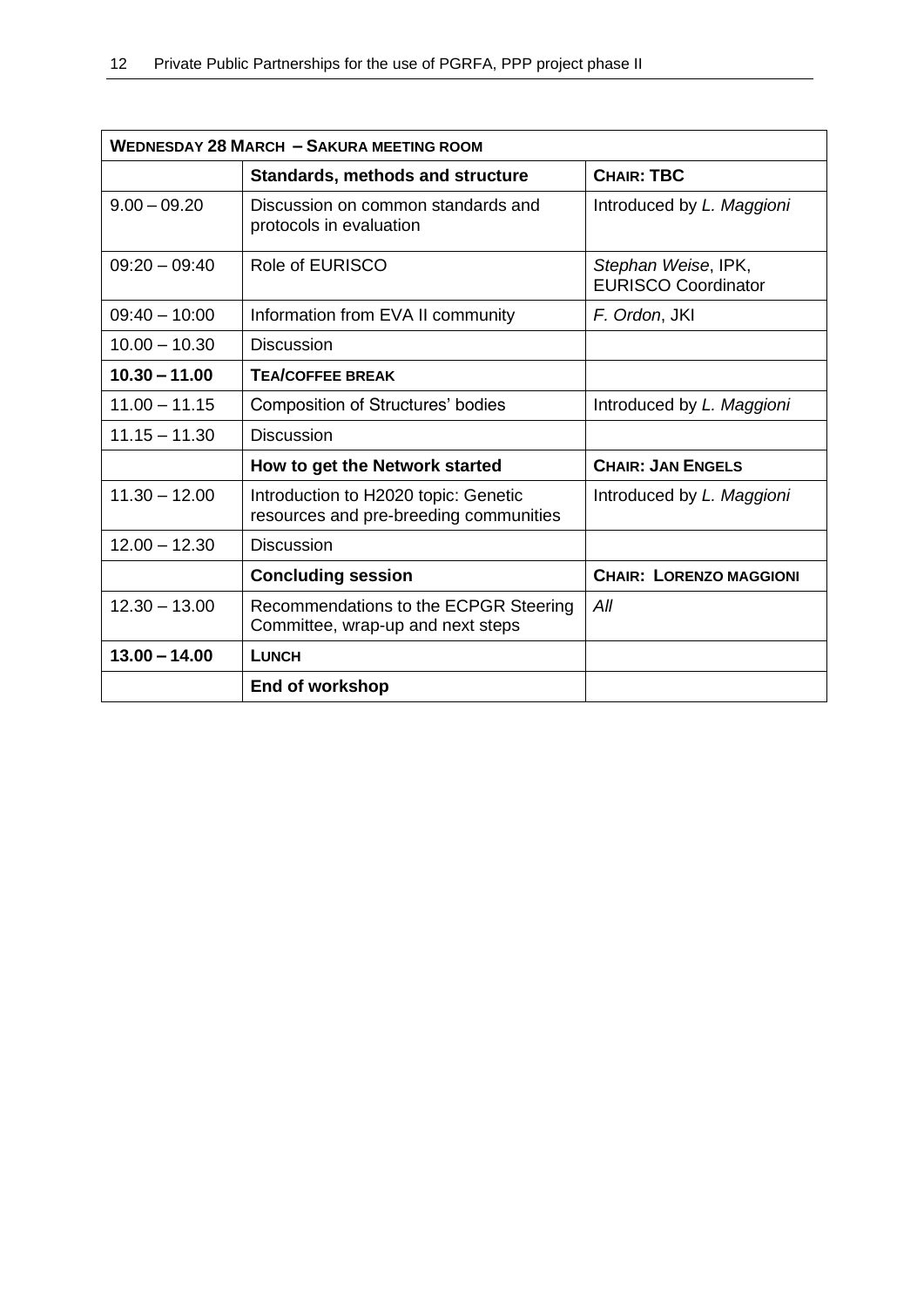### <span id="page-14-0"></span>**Annex III. Summary of decisions and recommendations**

### **Proposal for the establishment of the Evaluation Network**

- 1. The Proposal for the establishment of the European Evaluation Network was thoroughly discussed and a number of amendments agreed.
- 2. The redrafted proposal should be circulated to the entire PPP group (Task force and Advisory Group) with the aim to consolidate the final version within two weeks from date of circulation.
- 3. The proposal in the form agreed by the PPP group should be included among the background documents for the 15th ECPGR Steering Committee meeting to be held in May 2018, with a recommendation for approval.
- 4. The PPP group also recommended that ECPGR and ESA revise and finalize their MoU, along the lines of the draft provided to the group, with the aim to reach its signature by the ECPGR Steering Committee and the Board of ESA, possibly during the 15th ECPGR Steering Committee meeting in May 2018.

### **How to get the Network started**

- 5. Following the approval of the Proposal by the ECPGR Steering Committee and the signing of the bilateral MoU between ECPGR and ESA, ECPGR and ESA should publicize the initiative widely, such as on a new dedicated webpage and through their communication channels.
- 6. ECPGR (also involving the Crop Working Groups) and ESA Secretariats should inform their respective memberships about EVN and should encourage potential partners to become members of EVN. To this effect, they should jointly prepare a model invitation letter explaining the objectives and benefit of the EVN.
- 7. PPP team group members (Advisory Group and Task Force) were invited to continue exploring within their crop communities whether sufficient interest is expressed for the EVN, so that 'test crops' could be selected for actual implementation of a regional evaluation programme. Grapevine and vegetables were considered a suitable crop group for which there might be strong interest to evaluate genebank material. Small breeding companies were also considered as an important possible target that might express interest to get involved. The organic breeders were also suggested as a community that could take action within EVN.
- 8. The German initiative EVA II (wheat/barley) was considered as one of the possible models that could be extended from Germany to involve other European countries. In parallel with point 7 above, F. Ordon offered to explore the interest of European breeders to get involved into such initiative. The ECPGR/ESA letter of point 6 above could be used for this purpose.
- 9. In case of positive response from crop communities (points 7 and 8 above), ECPGR will aim at organizing one or more workshops, for the respective crop experts to:
	- a. consolidate their agreement to initiate European evaluation programme(s),
	- b. get familiar with the opportunities offered by EVN (model documents, harmonization of standards; use of EURISCO as central information system for data sharing and upload),
	- c. make plans for the selection of accessions and of traits of interest,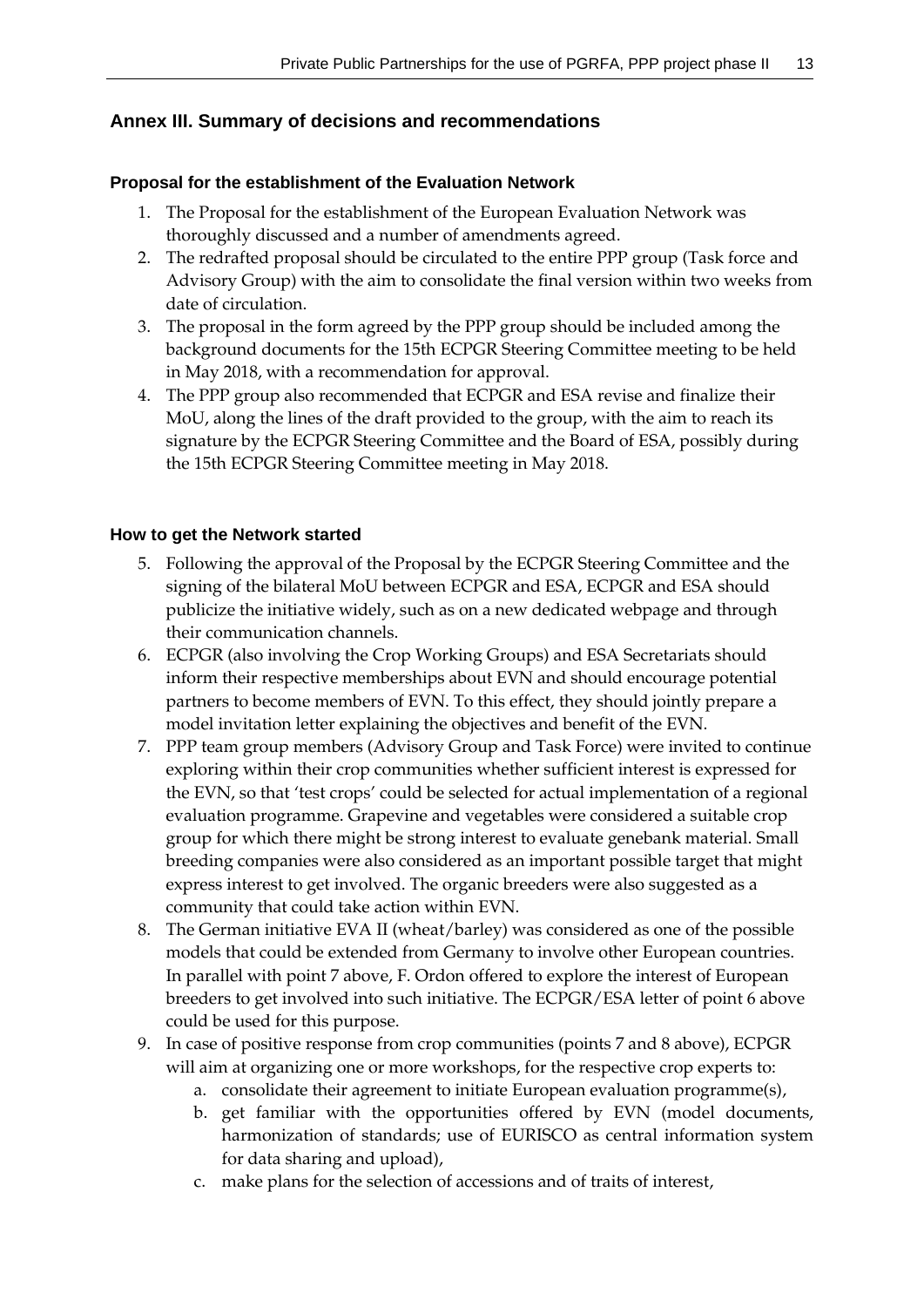- d. discuss harmonization of evaluation protocols,
- e. dialogue with the EURISCO coordinator to convey their needs and plan for the necessary improvements,
- f. discuss specific terms for a cooperation agreement, and
- g. discuss about funding requirements and opportunities.

### **Opportunities to join forces for Horizon 2020,** [topic SFS 28 B. \[2019\]](http://ec.europa.eu/research/participants/portal/desktop/en/opportunities/h2020/topics/sfs-28-2018-2019-2020.html)**: Adding value to plant GenRes**

- 10. The ECPGR Secretariat should verify whether a voluntary leader exists for the coordination of a project proposal in which the EVN structure and mode of operation could be optimally integrated.
- 11. A think tank composed of Frank Ordon, Riccardo Bocci, Rob van Treuren, Stefan Weise, ESA [and possibly Anne-Françoise Adam-Blondon] agreed to enter into a brainstorming dialogue regarding the suggestion of the best options to promote the creation of a consortium for the preparation of a project proposal. A 'one-page' recommendation was expected to be delivered to the ECPGR Secretariat in time for the 15th ECPGR Steering Committee meeting.